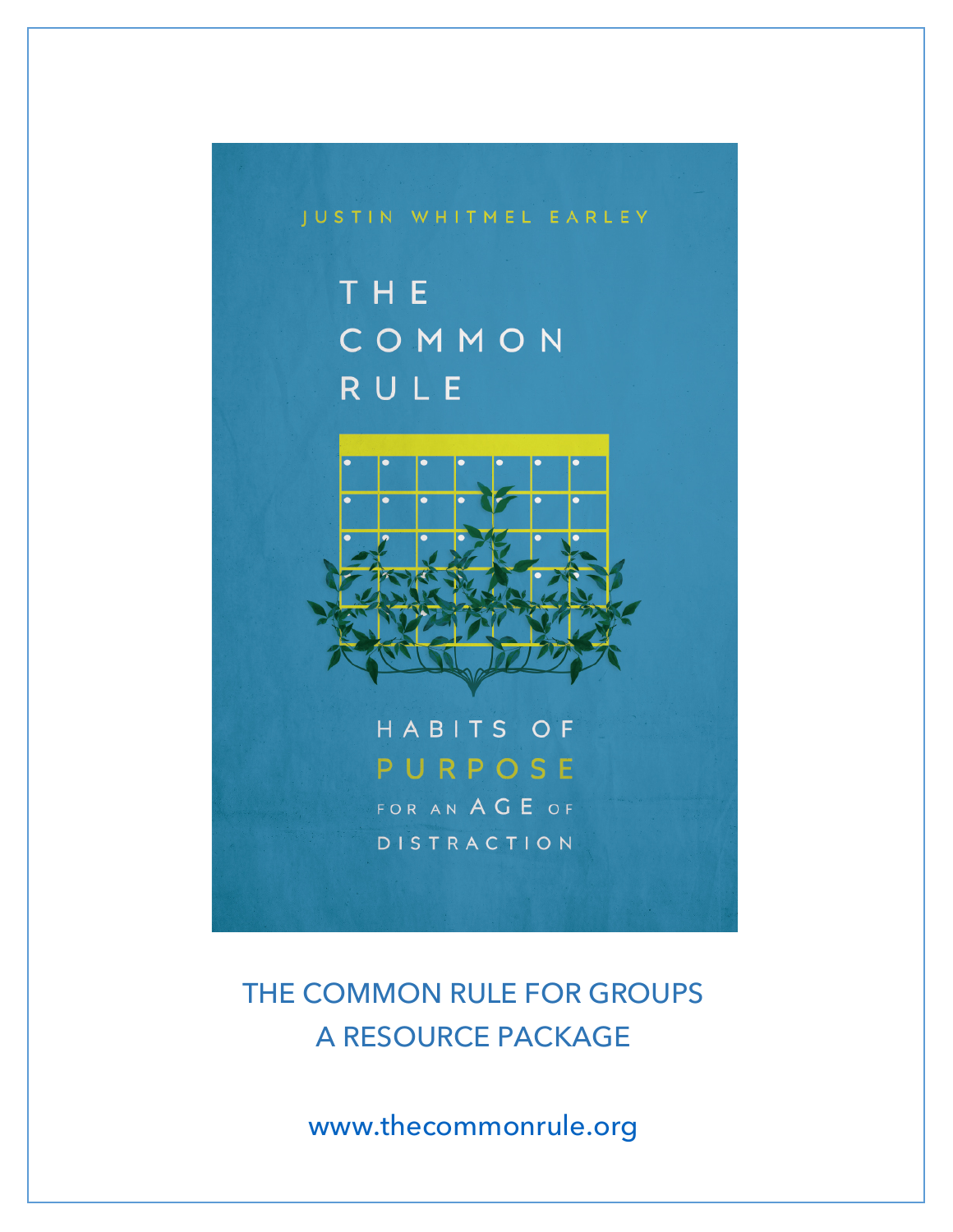WHY THE COMMON RULE? The Common Rule tries to do two things. First, wake you up to the idea that you already have a default pattern of everyday habits that are forming enormous parts of your spiritual life. Second, the Common Rule offers a path forward. The four daily and four weekly habits are a way to guide your ordinary life into a new kind of formation – formation in the love of God and neighbor. It's not enough to know about Jesus, we long to become like him. In the big and little things.

WHY A GROUP? Meaningful change never happens alone, it *always* happens in community. Trying the Common Rule as a group – whether just for a week or for a month – is a way to learn together, fail together, and practice being vulnerable and accountable together. This is where the good life is  $-$  in community.

## HOW TO START?

#### STEP 1: Get your Group Together

This might be a small group, a friend group, or an entire congregation. Whichever it is, meet up with them and watch [this video](https://youtu.be/4JDZKgGDKcs) to get an introduction to the Common Rule.

#### STEP 2: Review the Habits

The best way to do this is by reading [a copy of The Common Rule.](https://www.amazon.com/Common-Rule-Justin-Whitmel-Earley/dp/0830845607) (If you are buying in bulk for a group, contact  $\underline{IVP}$  $\underline{IVP}$  $\underline{IVP}$  for a bulk discount.) You can also review the habits on the website, at www.thecommonrule.org. Make sure everyone subscribes to the mailing list on the website, as I occasionally send out meditations and other resources.

### STEP 3: Visualize the Days and the Weeks

It's really helpful for everyone to see how the Common Rule will alter their days and weeks. Below is a sample daily and monthly template so your group members can see how they'll be arranging their days. Use these templates and customize it if that helps.

#### STEP 4: Embrace Community and Failure

Two of the main lessons of the Common Rule is that the good life is the communal life, and that anything worth trying is hard and involves failure. This includes following Jesus. As for community, ideally your group should be meeting every week to share experiences and pray. As for failure, you should remind each other that the goal is not to check off some habits, but to fail together, experience grace, learn and become formed more in the Gospel of Jesus.

I'm so glad you're reading about and trying the Common Rule habits. I hope it helps you lean into a life full of the love of God and neighbor.

> With much hope, Justin Whitmel Earley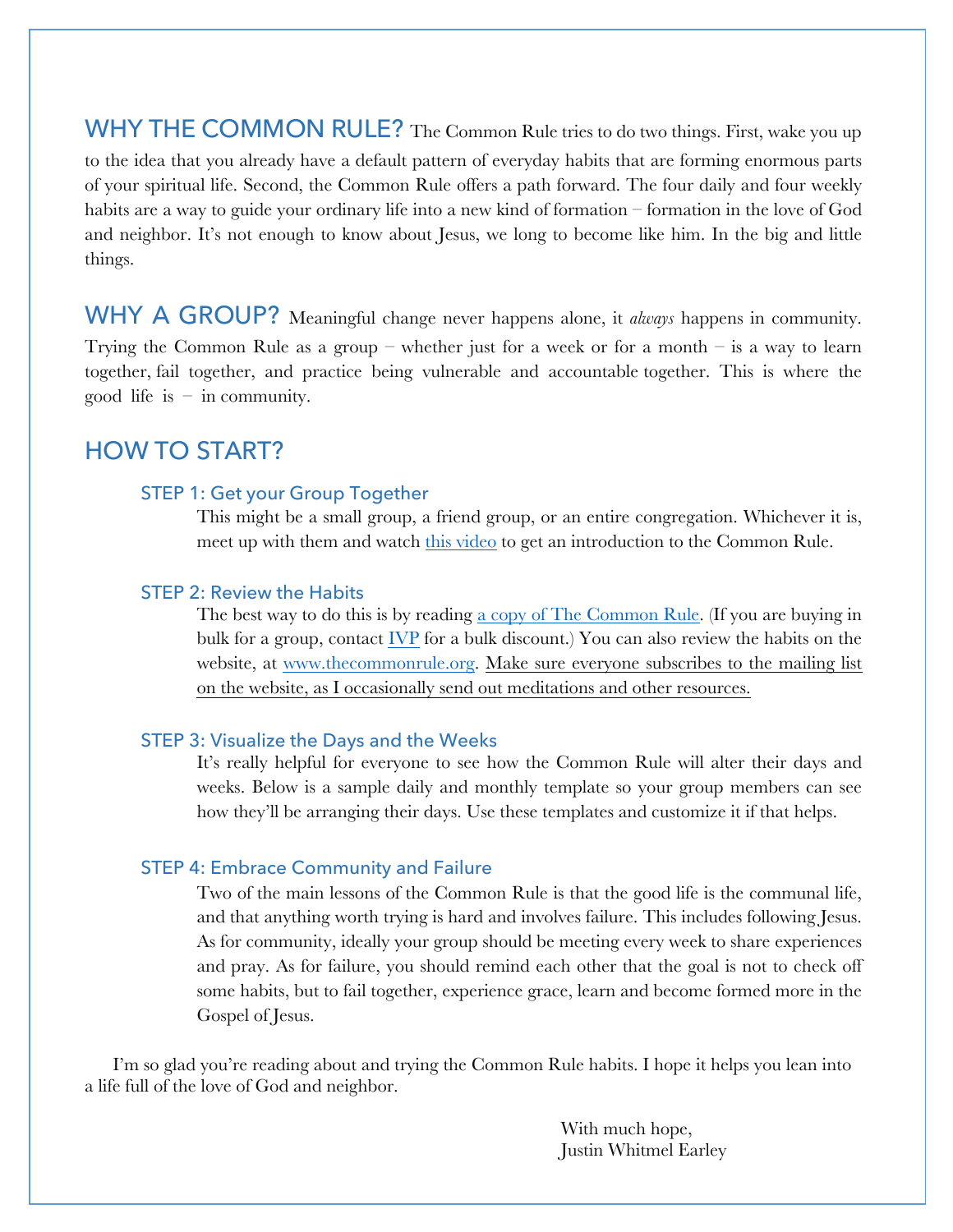# TRYING A WEEK OF THE COMMON RULE

Below is a template for reading and trying each of the habits in the Common Rule in one week. There's no need to try all the habits at once. Just read a chapter a day, they each take about fifteen minutes, and experiment with that habit.

This plan assumes you will try this in a group. If you don't have a group, I strongly suggest finding at least one other person. It's hard to make new habits alone.

| Day                                         | <b>Read</b>                                                                     | <b>Habits to try</b>                                                                                                             |  |  |  |
|---------------------------------------------|---------------------------------------------------------------------------------|----------------------------------------------------------------------------------------------------------------------------------|--|--|--|
| 1<br>(Pick the day<br>your group<br>meets.) | Morning: Read the<br>introduction and Daily<br>Habit 1.                         | Try kneeling prayer today.                                                                                                       |  |  |  |
|                                             | <b>Evening:</b> Meet with your group to discuss the idea of the Common<br>Rule. |                                                                                                                                  |  |  |  |
| $\overline{2}$                              | Read Daily Habit 2.                                                             | Try having an intentional, communal<br>meal today.                                                                               |  |  |  |
| 3                                           | Read Daily Habit 3.                                                             | Pick one hour to turn your phone off.                                                                                            |  |  |  |
| 4                                           | Read Daily Habit 4.                                                             | Before you use your phone today, read<br>Scripture.                                                                              |  |  |  |
| 5                                           | Read Weekly Habit 1.                                                            | Have an intentional one-on-one<br>conversation with someone.                                                                     |  |  |  |
| 6                                           | Read Weekly Habit 2.                                                            | Estimate the number of media hours<br>you've watched this week. If it's already<br>more than four, try not watching<br>anything. |  |  |  |
| $\overline{7}$                              | Read Weekly Habit 3.                                                            | Fast from something today.                                                                                                       |  |  |  |
| 8                                           | <b>Morning: Read Weekly</b><br>Habit 4 and Epilogue.                            | Make today a sabbath or write out some<br>ideas to plan your next sabbath.                                                       |  |  |  |
|                                             | <b>Evening:</b> Meet with your group to discuss how the week went.              |                                                                                                                                  |  |  |  |